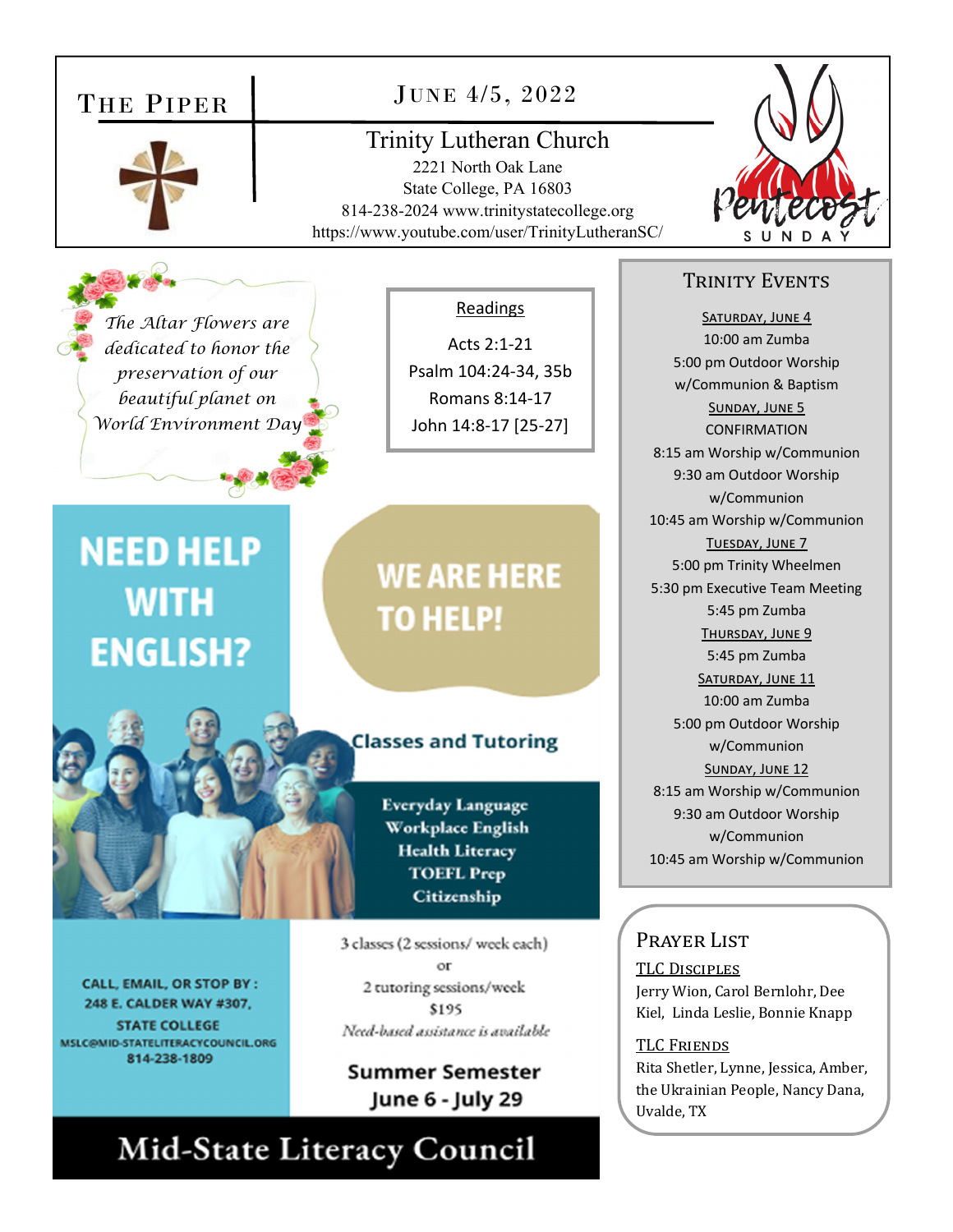

We have 2 young people being

confirmed this week at the

9:30 Outdoor Worship service

### June 5, 2022

### **Lacey Sheaffer**

daughter of Lena & Scott Sheaffer

### **Gavin Humphrey**

son of Stephen Humphrey & Tory Jenkins

Please help us as we celebrate with them.

There will be a reception after the

9:30 worship service